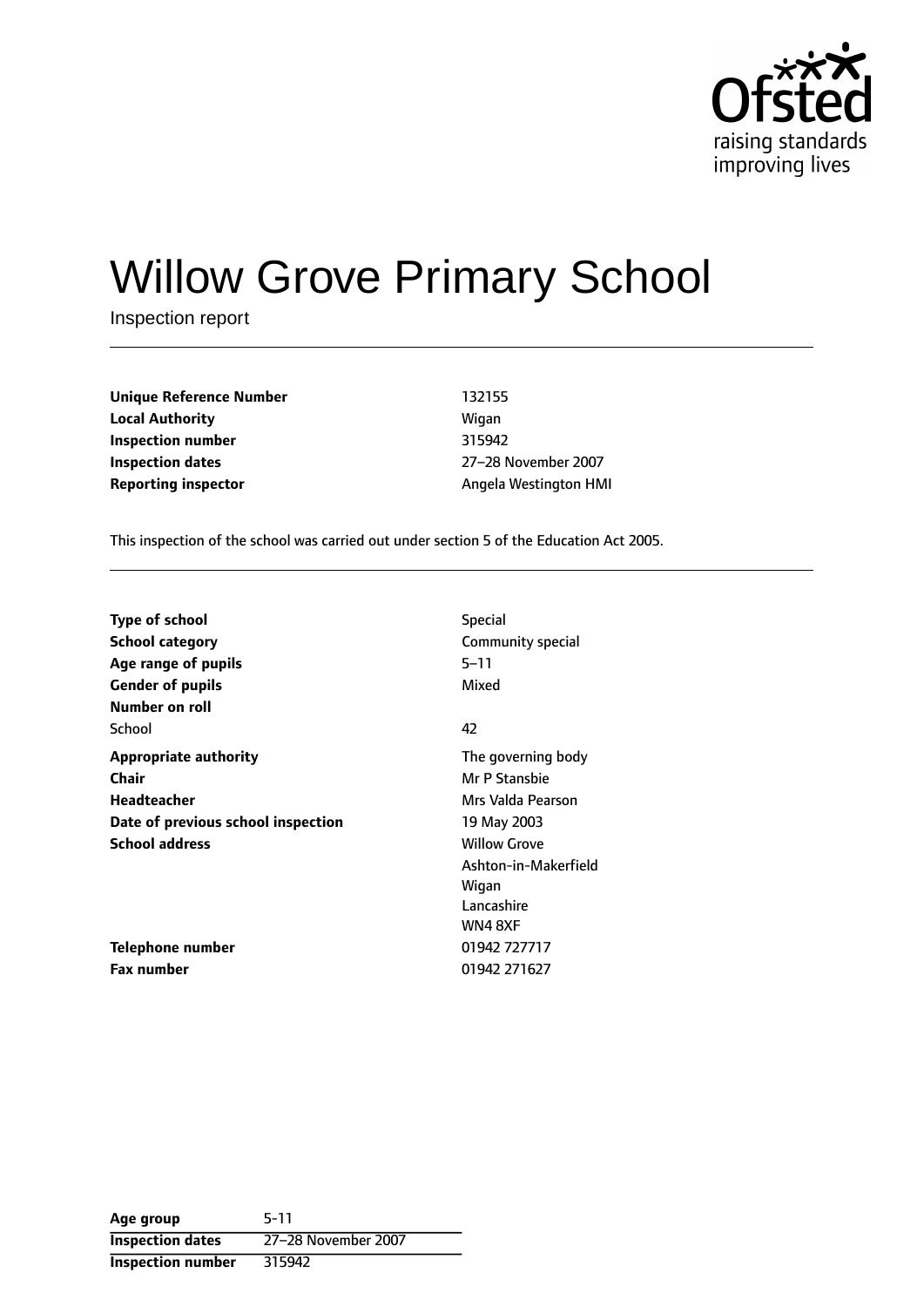.

© Crown copyright 2007

#### Website: www.ofsted.gov.uk

This document may be reproduced in whole or in part for non-commercial educational purposes, provided that the information quoted is reproduced without adaptation and the source and date of publication are stated.

Further copies of this report are obtainable from the school. Under the Education Act 2005, the school must provide a copy of this report free of charge to certain categories of people. A charge not exceeding the full cost of reproduction may be made for any other copies supplied.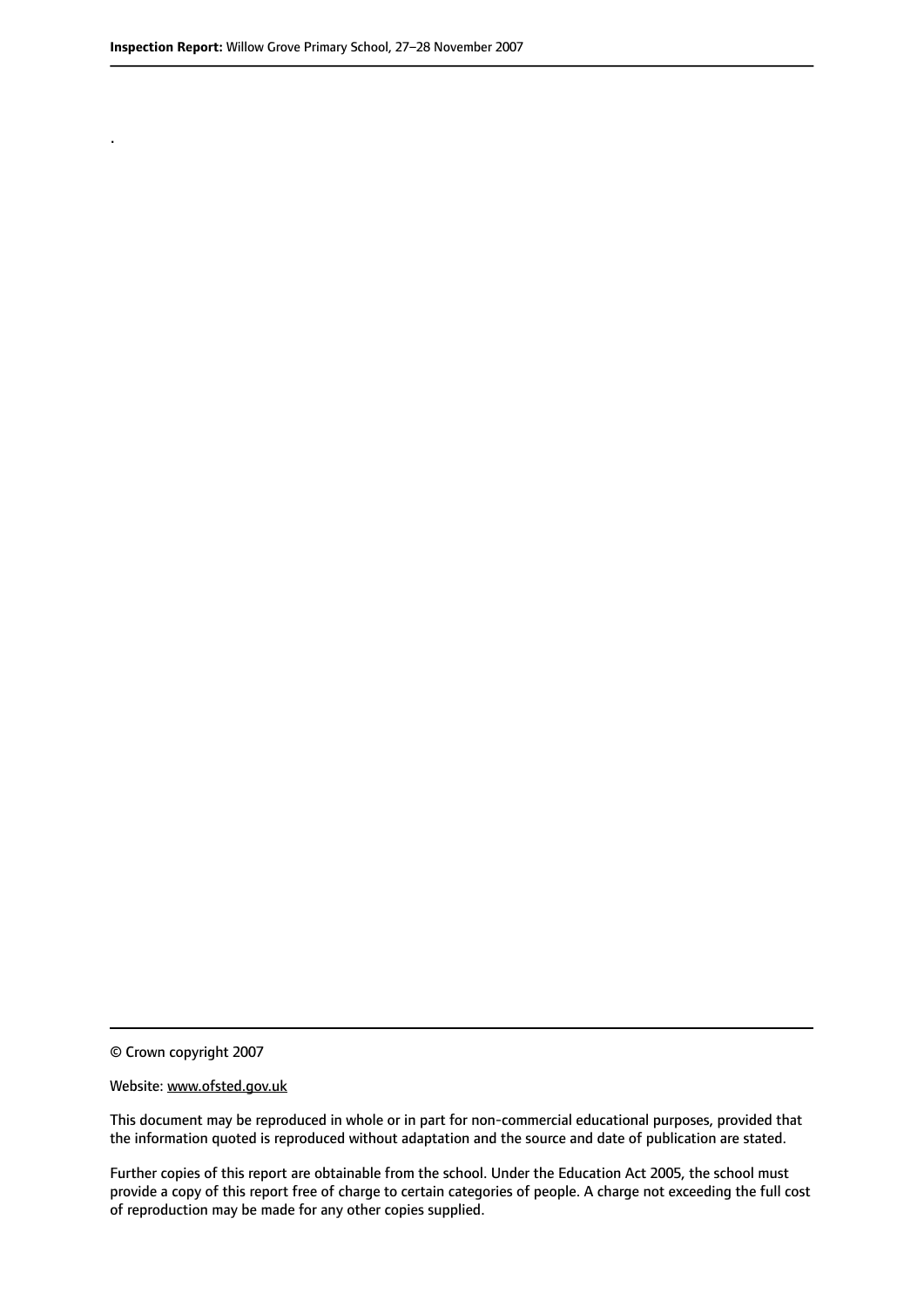# **Introduction**

The inspection was carried out by one of Her Majesty's Inspectors.

## **Description of the school**

Willow Grove is a day special school which caters for primary aged boys and girls with social, emotional and behavioural difficulties. It can admit up to 56 pupils but currently there are 42 on roll, of whom 2 are in Foundation Stage, 4 in Key Stage 1 and 36 in Key Stage 2. Two of the pupils are girls, both in Key Stage 2, and the large majority of pupils are in Years 5 and 6.

Most pupils come from the borough of Wigan, although a few are placed at the school by other local authorities, and all are transported by taxi. The majority of children have had a number of exclusions from their previous schools. Increasingly, many are admitted before permanent exclusion occurs; this has led to an increase in the number of pupils admitted on assessment places.

Pupils' skills on entry are low; the result of disrupted educational histories. All pupils have a statement of special educational needs for social, emotional and behavioural difficulties or are in the process of gaining one. A small number have additional special needs such as autistic spectrum disorder (ASD), specific learning difficulties (SpLD), severe learning difficulties (SLD) or moderate learning difficulties(MLD). The vast majority of pupils are of White British heritage and there are no pupils for whom English is a second language. Four pupils are in the care of local authorities. A very high proportion of pupils, nearly 50%, is eligible for free school meals.

The school has been awarded Healthy Schools Status for emotional health and well-being and achieved re-certification in 2007.

#### **Key for inspection grades**

| Grade 1 | Outstanding  |
|---------|--------------|
| Grade 2 | Good         |
| Grade 3 | Satisfactory |
| Grade 4 | Inadequate   |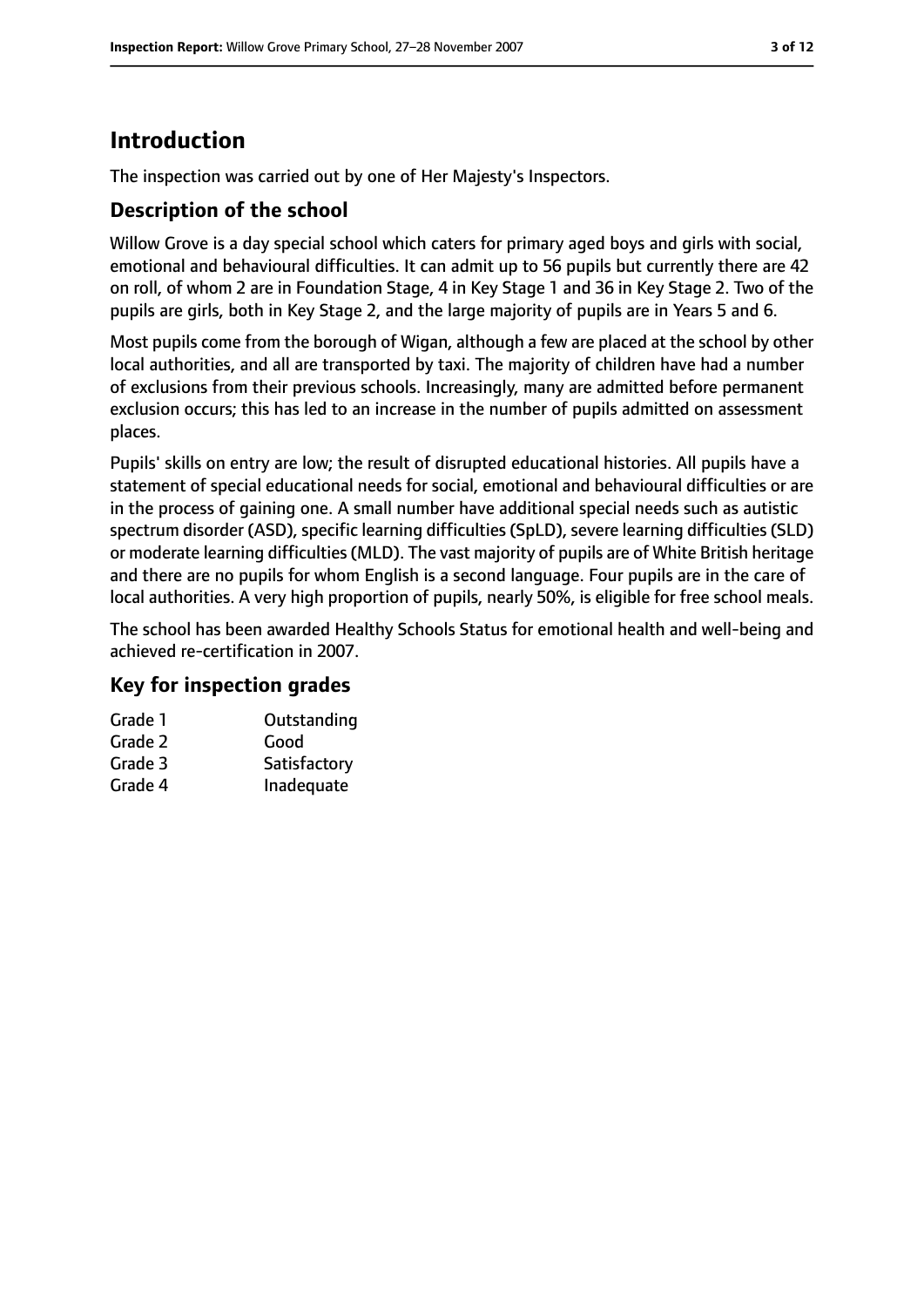## **Overall effectiveness of the school**

#### **Grade: 1**

Willow Grove School is a haven of safety and security, friendship and nurture for some of the most traumatised and vulnerable children in the locality. It provides outstanding levels of care, guidance and support for children who have experienced fractured lives and emotional turmoil. The school provides an orderly, calm, welcoming and structured environment in which the children can begin to build positive relationships, develop trust in adults and start to work again on their education. As a result, they make outstanding progress in their personal development and particularly in their emotional well-being. In addition, their behaviour and enjoyment are outstanding: the children here are happy and they do not want to leave.

The headteacher provides excellent leadership and management: she is very well supported by her able deputies, the business manager and, increasingly, the middle management team. Their evaluation of the school's work is accurate, if a little modest, and they have correctly identified and acted upon further priorities for development. These include improving pupils' writing and strengthening even further the match of academic work to pupils' abilities.

The quality of teaching is good overall. It is never less than satisfactory and there is much that is very good or better. The major feature of the teaching in this school is the care and deliberate attention that is given to teaching pupils how to interact with others and how to behave in society. This is underpinned by extremely good assessment of individual needs. For some pupils, the school's assessment reveals that, in part, the poor behaviour is linked to previously unidentified educational needs, such as moderate or specific learning difficulties. Whatever the outcome of the school's assessment, it puts in place a systematic and comprehensive programme of support, or initiates the move to a school better suited to the needs of the individual pupil.

When they enter the school, pupils' academic standards are very low. The school's detailed assessment procedures allow staff to identify the potential of individual students and establish a well matched education programme for them in the core skills. As a result, they make good progress. The curriculum is good. It has two distinct parts: the provision to support emotional and social development, including care, guidance and support, and the academic curriculum. The academic curriculum is well planned, is closely aligned to the National Curriculum and offers a wide range of creative, enriching and practical opportunities for the pupils to develop their social skills. Much work has been done since the last inspection to improve the overall balance of the curriculum and make it more creative and more appealing to the pupils.

The school provides very good value for money.

#### **Effectiveness of the Foundation Stage**

#### **Grade: 2**

At the time of this inspection there were two pupils in the Foundation Stage, both of whom were undergoing assessment for statements of special educational needs before being placed elsewhere. The children are very well looked after and cared for.

Each child has very different intellectual needs and each receives good teaching and very good classroom support. The curriculum and planning follow the six areas of learning.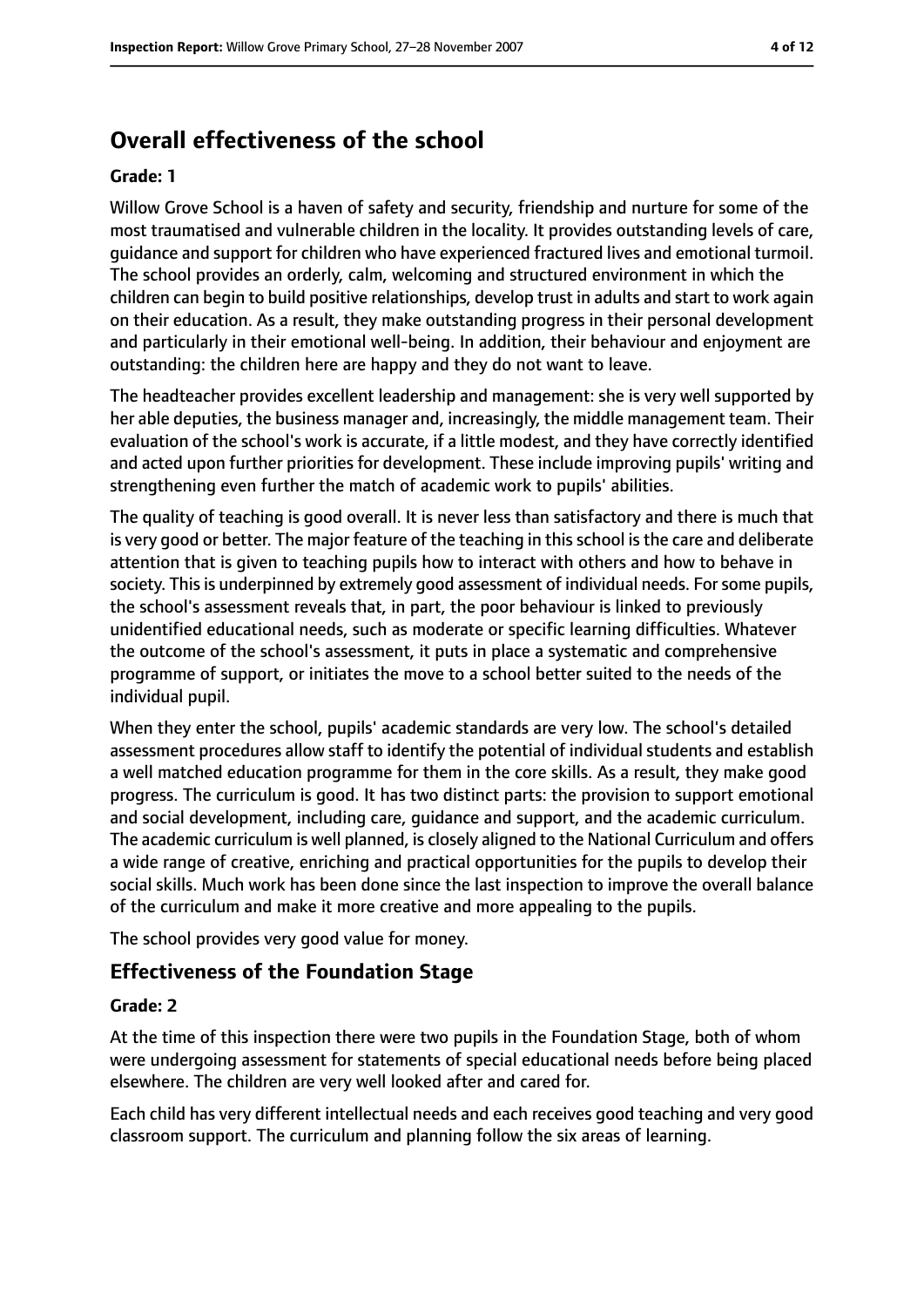## **What the school should do to improve further**

■ There are no key issues for improvement as the school has already correctly identified and is working on the areas that need further development.

## **Achievement and standards**

#### **Grade: 2**

Pupils enter the school with standards in the core skills that are well below average overall, and with an extremely wide range of abilities: many have moderate learning difficulties and some have severe learning difficulties. Most pupils arrive in Years 5 and 6, but a few arrive in Key Stage 1 and stay through until Year 6. Given their starting points, their achievement is good.

The school, correctly, views its first priority as improving the pupils' skills in reading. Through the rigorous assessments on entry, those pupils with potential to learn to read more quickly are identified and individualised reading and spelling programmes are put in place for them. All pupils make progress in their reading, whatever their initial starting points, but some make good and better progress. For example, a pupil arriving at the beginning of Year 6, in September 2006, increased his reading age by two and a half years, so that by the time he left the school his reading age was in line with his birthday age. Amongst the others in the same year group, the range of reading ages was very wide, from 6 years to 12 years or more, but school records show that all had made progress.

The focus on reading means that increasing numbers of pupils are able to take the national tests for 11 year olds and gain recognition for their work. In summer 2007, 15 of the 16 pupils took the national tests. In English, 3 pupils scored at the nationally expected level; in mathematics 4 pupils did so and in science 5 pupils reached the average level and 2 gained the higher Level 5. One pupil gained Level 4, the average level, in all three subjects.

Progress in a range of subjects is clearly evident in pupils' books where there are clear signs of pride in their work being developed alongside improvements in writing skills. Progress in mathematics is evident through the work in pupils' books and in the records from the individualised computer software program. Pupils make good progress in art, in music and in the wide range of sports and practical subjects they are taught.

## **Personal development and well-being**

#### **Grade: 1**

During their time at the school children make outstanding progress in their personal development and well-being.

Their behaviour, the reason for pupils being at Willow Grove, improves considerably during their time at the school. Behaviour in class and around the school is very good overall; on the occasions when a pupil reacts aggressively the situation is very well managed and quickly dealt with. Pupils are taught to identify when they are becoming angry or upset and to take time out of the classroom to calm down. They are taught to ask for help when they need it. As they learn to control their behaviour, increasingly they take less time out of the classroom, often because they are too interested in the lesson and want to take part with their classmates. Pupils understand and appreciate the system of rewards and sanctions. They are keen to gain stickers for good behaviour and points at the end of each lesson for their 'scores' and thus work towards choosing a reward.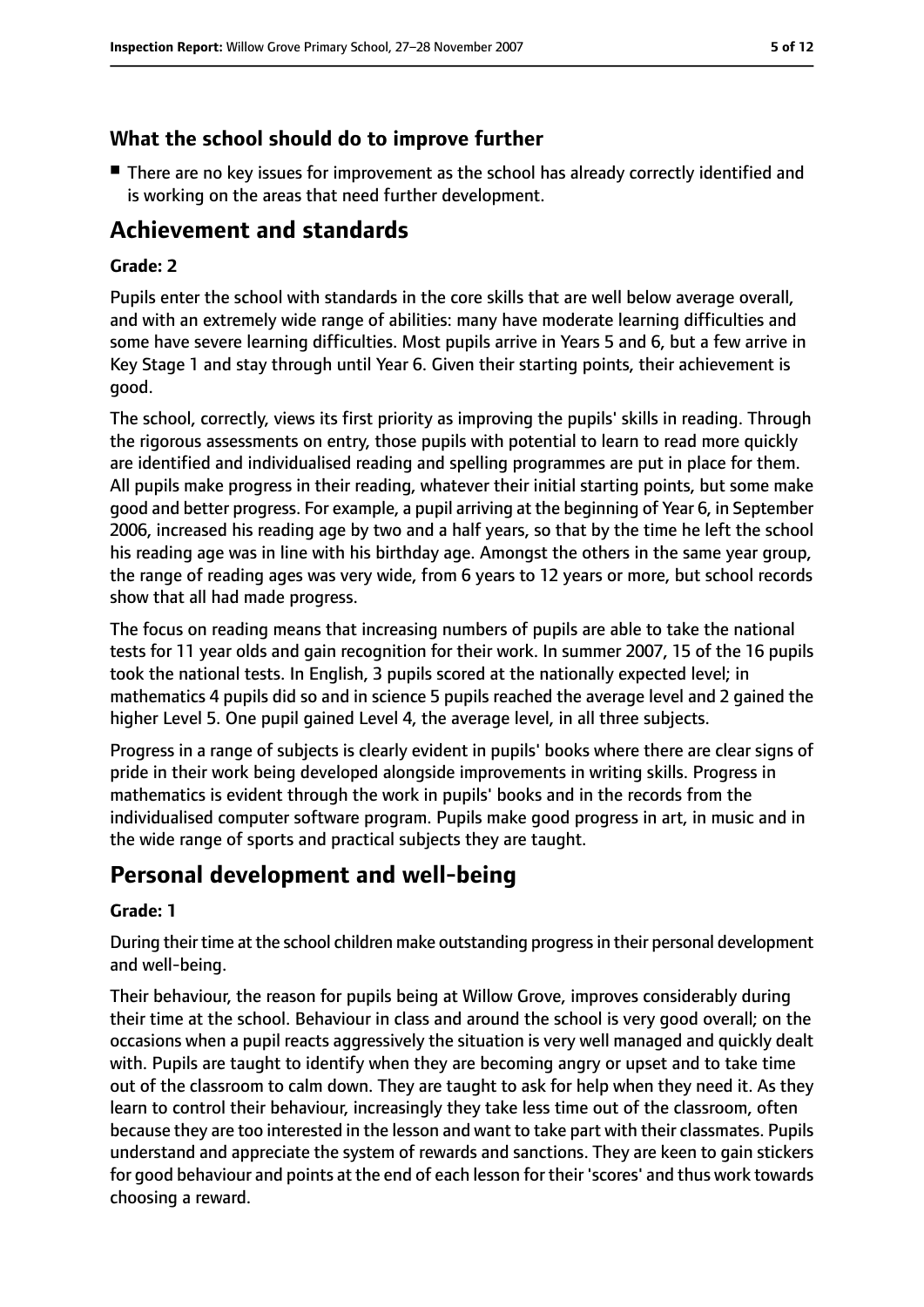Pupils are taught the skills of social interaction through very good role modelling by staff so that gradually they acquire the ability to initiate and sustain interaction with adults. Pupils are well mannered, polite, friendly and keen to show off their work and their school. They are very happy at the school; they feel a full part of the community and are enthusiastic about what school has to offer them. All wear the school uniform with pride and the sports teams are proud of the kit they wear to local tournaments. They feel safe and secure, trust the adults in school, feel they have someone to talk to and have more friends than in previous schools. 'I have more mates here,' was a frequent comment. They recognise that they are making progress in their learning: for some of them being successful is a new experience and they are enjoying the feeling.

They are knowledgeable about keeping healthy and fit through the work done in school and the many sports activities they undertake. They talk enthusiastically about the holiday play schemes and the trips they go on.

The school council is very well established and its work is integrated into the routine of classroom life. Pupils themselves monitor the behaviour of school councillors because they understand that to be a councillor requires setting a good example to others, and this is taken very seriously.

# **Quality of provision**

## **Teaching and learning**

#### **Grade: 2**

The primary mission of the school is to assist pupils to overcome the social and emotional barriers which lead them to behave inappropriately and undermine their learning. In this mission the school is highly successful. All the teaching is focused primarily on this aim; it permeates every aspect of the school's work, and the staff - all of whom are highly trained and skilled are consistent in the manner in which they talk to, deal with and support the pupils. As a result, pupils gradually engage with the academic teaching and overall make good progress. The teaching of good behaviour, polite speaking, careful and attentive listening, and a wide range of social skills is not left to chance. They are taught methodically and consistently. This is a major strength of the school.

The teaching of academic subjects is good overall; it is never less than satisfactory and there is much that is excellent. High expectations, the teachers' expertise and very good relationships are the hallmark of the teaching. The classes are arranged, as far as is possible, in age groups, and within these groups the work is tailored to the needs of the pupils. Pupils make greatest progress when the teaching is very sharply focused on their individual needs and their next steps in learning. Pupils make particularly good progress in reading and mathematics, less so in writing, although this is improving as a result of the school's recent focus on it. Last year the school identified writing as an area for improvement and took action to revise and improve its methods for teaching and assessing this subject. As a result, writing generally is improving. However, for a group of older pupils with extremely low skill levels, progress is limited and slow.

The teaching uses a wide range of resources to engage pupils. The investment in information and communication technology (ICT) provision is paying off as pupils greatly enjoy this aspect of their work and are developing useful skills in this area.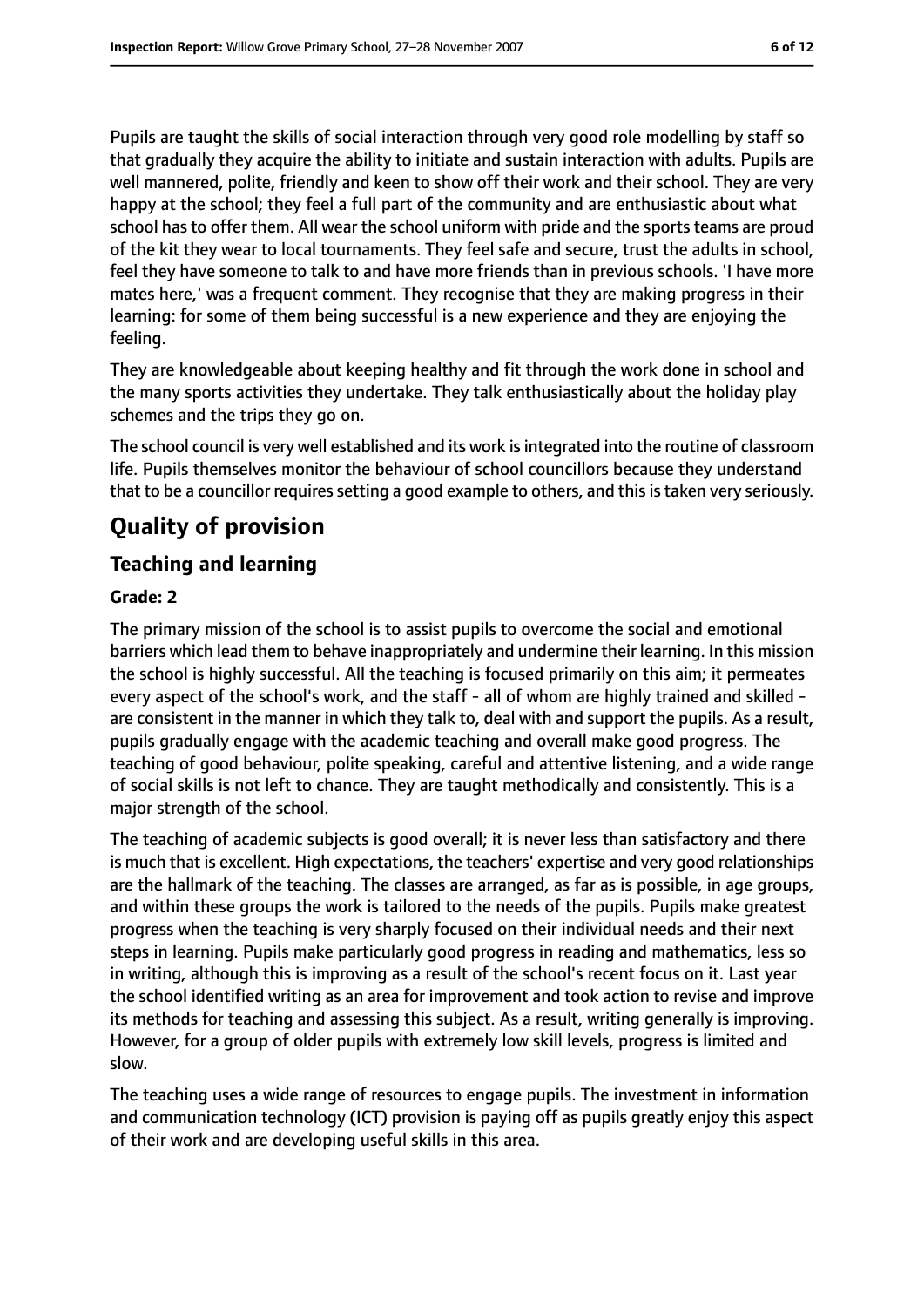Good progress has been made on the issue highlighted in the previous inspection: better use is now made of the assessment data that is available to teachers to match the work to pupils' levels of skill and understanding.

## **Curriculum and other activities**

#### **Grade: 2**

The curriculum is good. As far as is possible, it follows the National Curriculum and the full range of subjects is taught. The school has introduced a theme-based approach to planning the curriculum to engage pupils who have rejected or previously failed in other schools. Acting upon the recommendations of the previous inspection, the school has strengthened the creative work pupils undertake and the school environment reflects this. The building is bright and cheerful, with high quality displays of pupils' two and three dimensional work prominent. High quality specialist music provision is very popular with the pupils and contributes to the development of their listening skills significantly. Trips, visitors and a residential week for older pupils are regular features of the school's curriculum. There are strong links with local primary schools and the school participates in the local sports tournaments. A distinctive part of the curriculum is the specialist support for particular needs such as intensive literacy support, the 'Cool Project' for pupils with dyspraxia and play therapy for pupils deemed in need of substantial emotional support.

#### **Care, guidance and support**

#### **Grade: 1**

Willow Grove provides outstanding care, guidance and support for its pupils. This is the very heart of the school's work and the major priority for the school. Every attention is paid to the assessment and analysis of each child's needs and a programme of support put in place.

Pupils are very well looked after. All safeguarding procedures are in place; health and safety policies and risks assessments are up to date with a timetable for review. The school has excellent links with other agencies to support pupils in the wider arena. Pupils who are in the care of local authorities are extremely well cared for. The school knows these children very well.

The system for assessing pupils on entry to the school is excellent and enables teaching to begin in earnest with minimum loss of further time to the pupil. The wide range of additional provision, for example filial therapy for parents, and the positive engagement with parents generally, mean that the school uses every opportunity to ensure that pupils are successful and make progress.

Pupils have targets for progress in the core subjects and they are familiar with them. The more able pupils understand what they need to do in order to improve their work. A measure of the school's success is the number of pupils who return to mainstream secondary education after leaving Willow Grove.

## **Leadership and management**

#### **Grade: 1**

The headteacher provides outstanding leadership for the school and is supported by a very strong senior leadership team and an increasingly effective group of middle managers. Together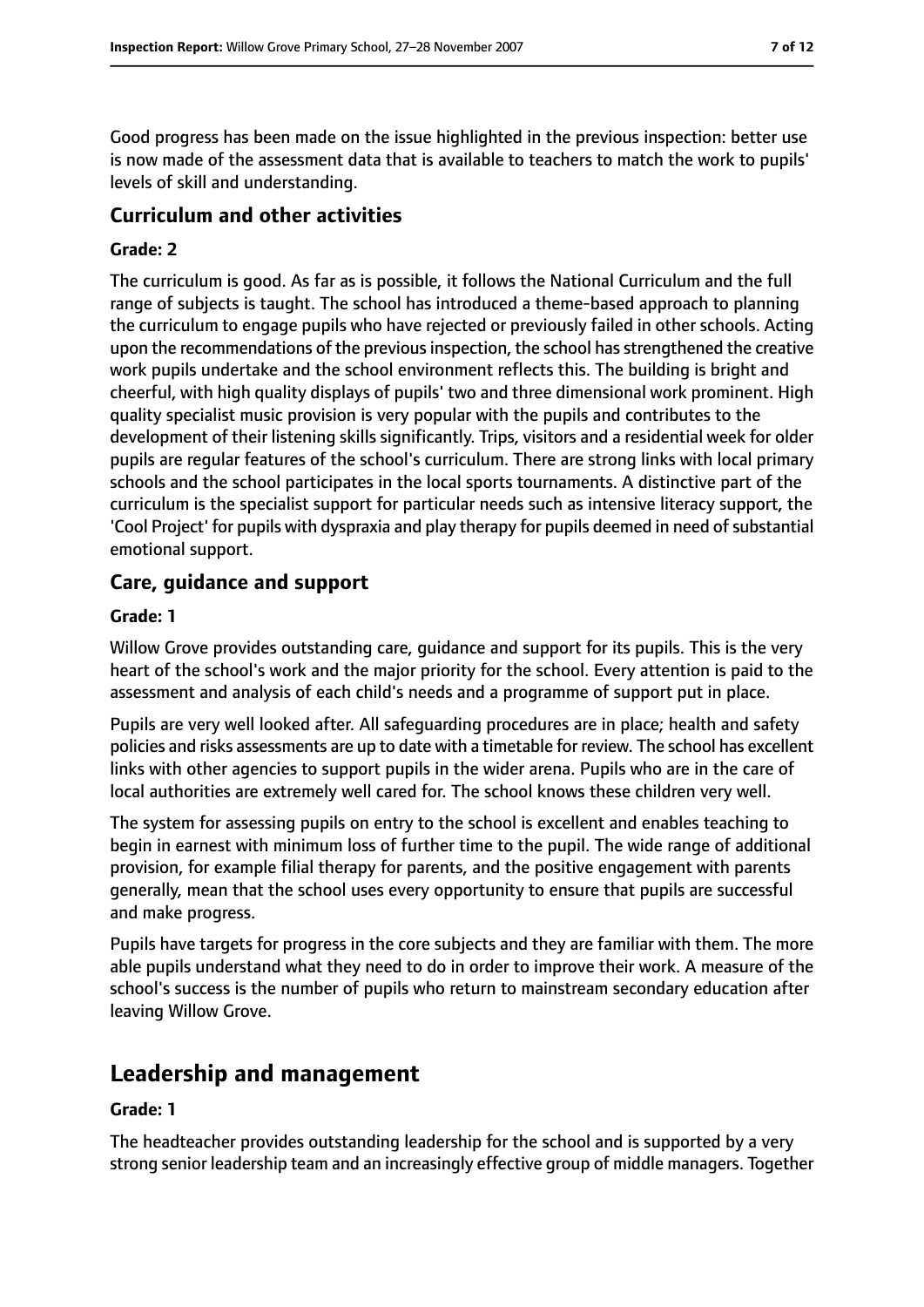they provide excellent day-to-day management: systems and procedures are well embedded, and records and documentation are meticulously maintained and regularly reviewed.

Their evaluation of the school is accurate and leads to the identification of the correct areas for further improvement. They maintain a strong overview of the quality of the work in the school. Teaching is monitored, areas for development are acknowledged and training needs highlighted. The school manages to balance very well the two distinctive parts of its work the provision to tackle the emotional and social barriers to pupils' learning and their academic progress. As a result, it has the overwhelming support and appreciation of the parents.

Governance is strong. Governors are deeply committed to the school and proud of their involvement in it. They discharge their duties well. Given that the school has shown strong, sustained improvement since previous inspection, it has excellent capacity for further improvement.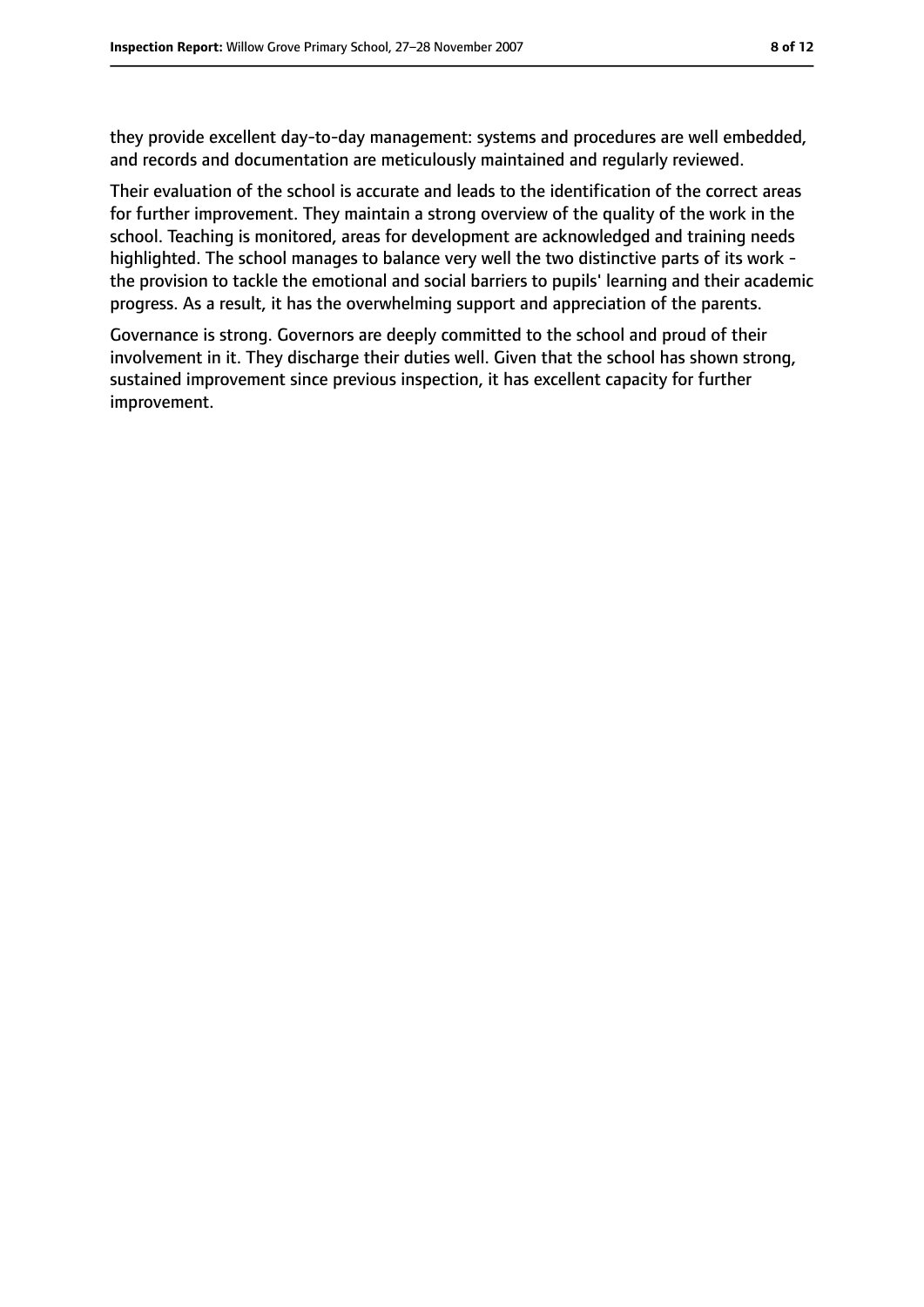**Any complaints about the inspection or the report should be made following the procedures set out in the guidance 'Complaints about school inspection', which is available from Ofsted's website: www.ofsted.gov.uk.**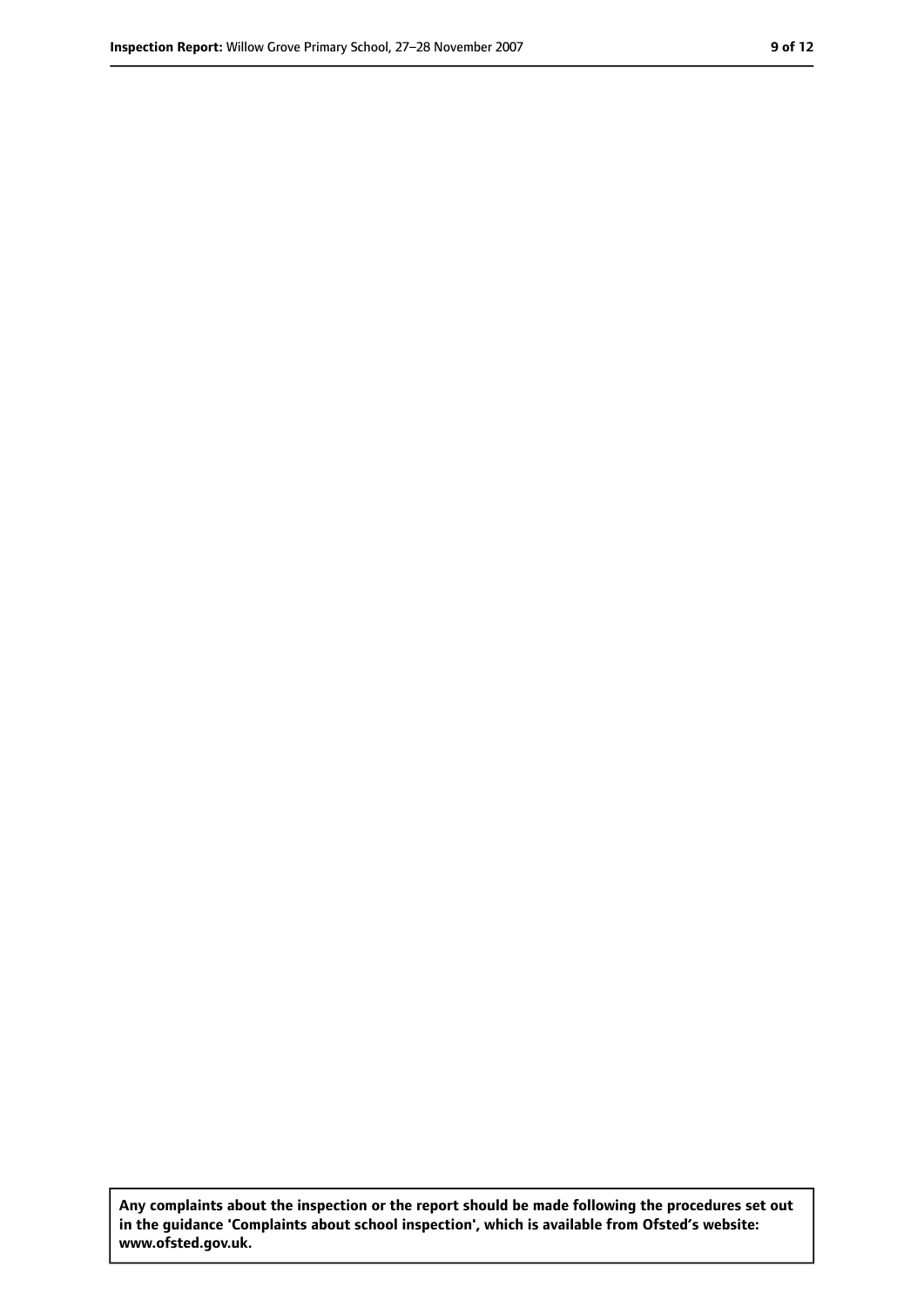# **Inspection judgements**

| $^{\backprime}$ Key to judgements: grade 1 is outstanding, grade 2 good, grade 3 satisfactory, and | <b>School</b>  |
|----------------------------------------------------------------------------------------------------|----------------|
| arade 4 inadequate                                                                                 | <b>Overall</b> |

## **Overall effectiveness**

| How effective, efficient and inclusive is the provision of education, integrated<br>care and any extended services in meeting the needs of learners? |     |
|------------------------------------------------------------------------------------------------------------------------------------------------------|-----|
| Effective steps have been taken to promote improvement since the last<br>inspection                                                                  | Yes |
| How well does the school work in partnership with others to promote learners'<br>well-being?                                                         |     |
| The effectiveness of the Foundation Stage                                                                                                            |     |
| The capacity to make any necessary improvements                                                                                                      |     |

## **Achievement and standards**

| How well do learners achieve?                                                                               |  |
|-------------------------------------------------------------------------------------------------------------|--|
| The standards <sup>1</sup> reached by learners                                                              |  |
| How well learners make progress, taking account of any significant variations between<br>groups of learners |  |
| How well learners with learning difficulties and disabilities make progress                                 |  |

## **Personal development and well-being**

| How good is the overall personal development and well-being of the<br>learners?                                  |  |
|------------------------------------------------------------------------------------------------------------------|--|
| The extent of learners' spiritual, moral, social and cultural development                                        |  |
| The extent to which learners adopt healthy lifestyles                                                            |  |
| The extent to which learners adopt safe practices                                                                |  |
| How well learners enjoy their education                                                                          |  |
| The attendance of learners                                                                                       |  |
| The behaviour of learners                                                                                        |  |
| The extent to which learners make a positive contribution to the community                                       |  |
| How well learners develop workplace and other skills that will contribute to<br>their future economic well-being |  |

## **The quality of provision**

| How effective are teaching and learning in meeting the full range of the<br>learners' needs?          |  |
|-------------------------------------------------------------------------------------------------------|--|
| How well do the curriculum and other activities meet the range of needs<br>and interests of learners? |  |
| How well are learners cared for, quided and supported?                                                |  |

 $^1$  Grade 1 - Exceptionally and consistently high; Grade 2 - Generally above average with none significantly below average; Grade 3 - Broadly average to below average; Grade 4 - Exceptionally low.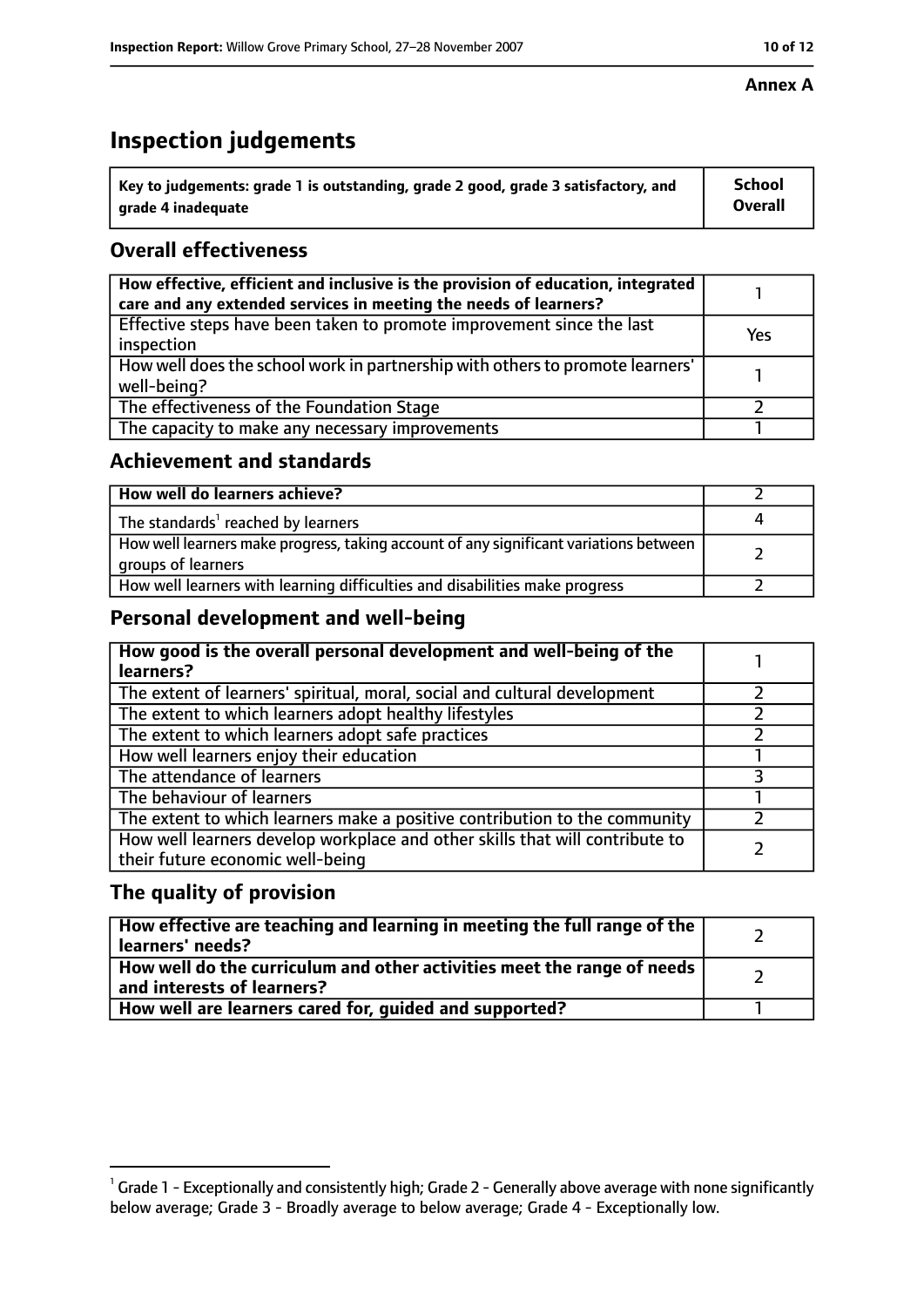# **Leadership and management**

| How effective are leadership and management in raising achievement<br>and supporting all learners?                                              |     |
|-------------------------------------------------------------------------------------------------------------------------------------------------|-----|
| How effectively leaders and managers at all levels set clear direction leading<br>to improvement and promote high quality of care and education |     |
| How effectively leaders and managers use challenging targets to raise standards                                                                 |     |
| The effectiveness of the school's self-evaluation                                                                                               |     |
| How well equality of opportunity is promoted and discrimination tackled so<br>that all learners achieve as well as they can                     |     |
| How effectively and efficiently resources, including staff, are deployed to<br>achieve value for money                                          |     |
| The extent to which governors and other supervisory boards discharge their<br>responsibilities                                                  |     |
| Do procedures for safequarding learners meet current government<br>requirements?                                                                | Yes |
| Does this school require special measures?                                                                                                      | No  |
| Does this school require a notice to improve?                                                                                                   | No  |